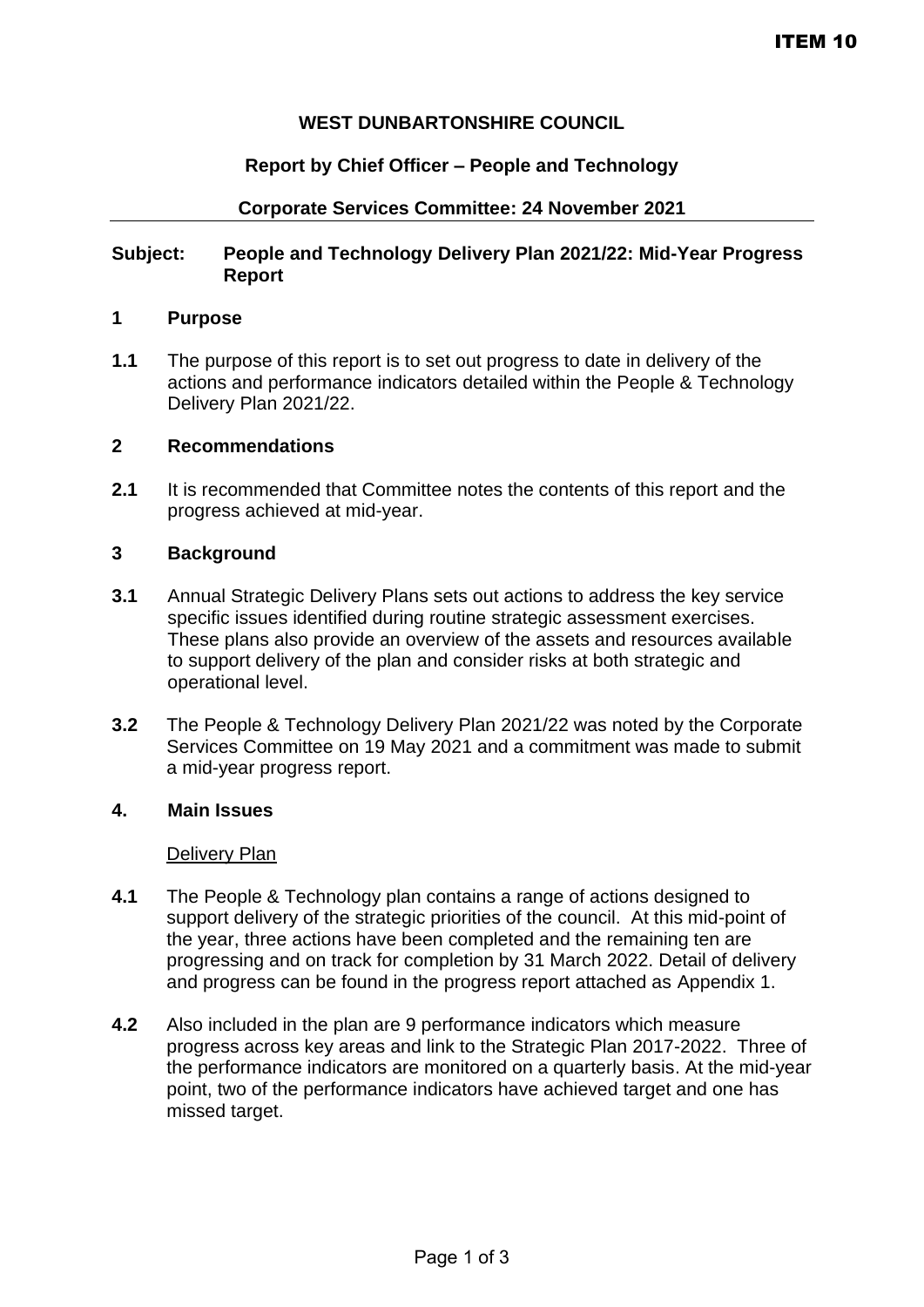- **4.3** Sickness absence days per teacher has exceeded target in quarter one and narrowly missed target in quarter two however the overall position at mid-year is that target has been met and is on track to meet the annual target.
- **4.4** Sickness absence days for local government employees (excluding teachers) missed the target for both quarters where absence continues to be significantly impacted by the pandemic. It is unlikely that the annual target will be met.
- **4.5** Percentage of ICT helpdesk incidents fixed within half a day of being logged has met target in both quarters and in on track to meet the year-end target.

# **5. People Implications**

**5.1** There are no direct people implications arising from this report.

# **6. Financial & Procurement Implications**

**6.1** There are no direct financial or procurement implications arising from this report.

# **7. Risk Analysis**

**7.1** Failure to deliver on the actions assigned to the strategic area may have a direct impact on the delivery of the Council's Strategic Plan. It is essential that remedial action is taken to ensure strategic delivery plans achieve the commitments detailed and approved.

# **8. Equalities Impact Assessment**

**8.1** As this report details progress on an action plan already agreed, there is no requirement for equalities screening or impact assessment.

# **9. Consultation**

**9.1** This report provides an update on the progress achieved across the strategic area, drawing from information provided by officers.

# **10. Strategic Assessment**

**10.1** The strategic delivery plan sets out actions to support the successful delivery of all 5 strategic priorities of the Council.

**Victoria Rogers Chief Officer - People and Technology Date: xx October 2021**

**Person to Contact:** Nicola Docherty, Performance & Strategy Team Leader

\_\_\_\_\_\_\_\_\_\_\_\_\_\_\_\_\_\_\_\_\_\_\_\_\_\_\_\_\_\_\_\_\_\_\_\_\_\_\_\_\_\_\_\_\_\_\_\_\_\_\_\_\_\_\_\_\_\_\_\_\_\_\_\_